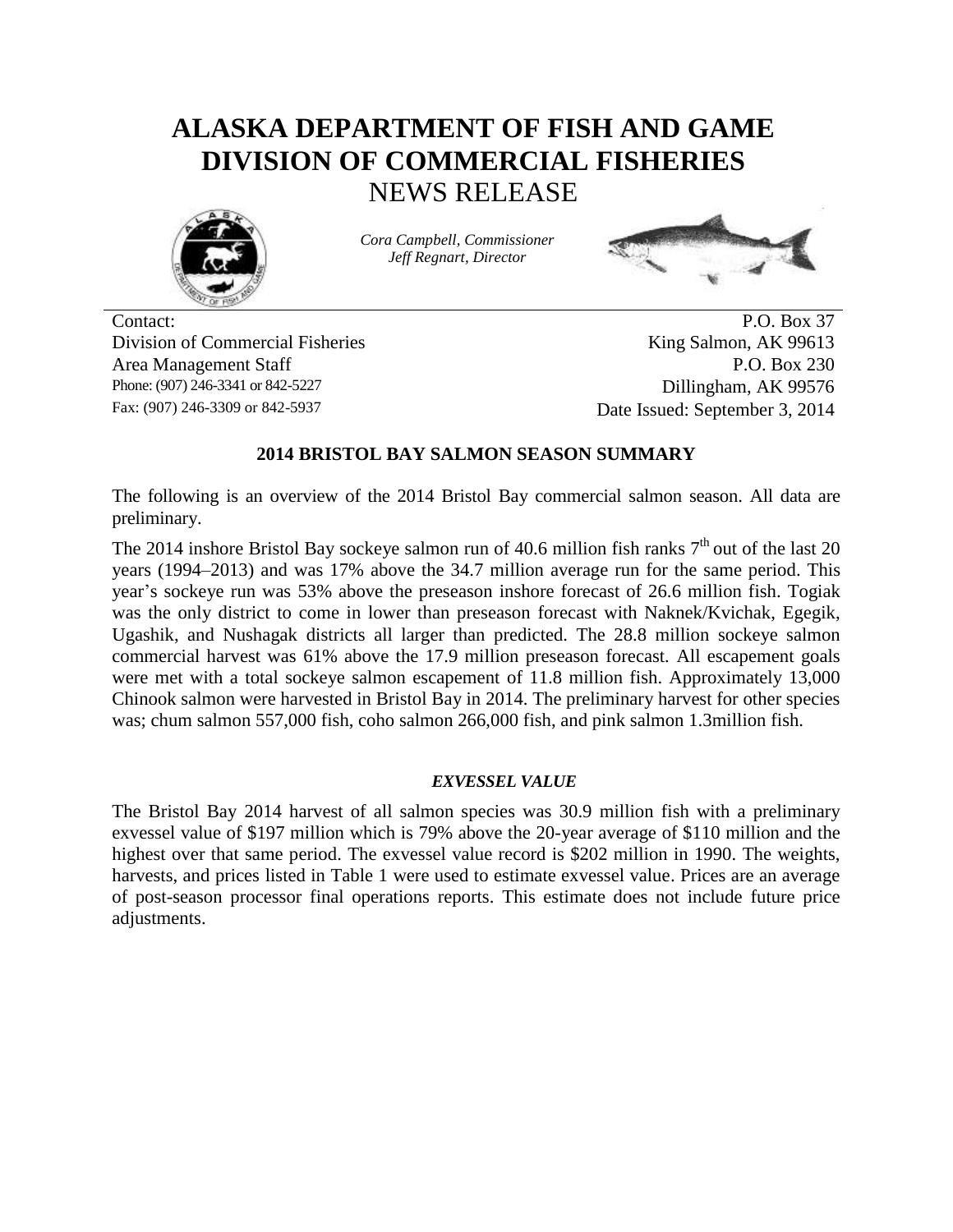| <b>Species</b> | Price/lb | Weight (lb) | Number of Fish | <b>Total Weight</b> | Value         |
|----------------|----------|-------------|----------------|---------------------|---------------|
| Sockeye        | \$1.20   | 5.6         | 28,809,695     | 160,576,037         | \$192,691,244 |
| <b>Chinook</b> | \$0.80   | 14.9        | 12.761         | 189,664             | \$151,731     |
| Chum           | \$0.30   | 6.2         | 556,759        | 3,459,244           | \$1,037,773   |
| Pink           | \$0.28   | 3.5         | 1,302,446      | 4.532.526           | \$1,269,107   |
| Coho           | \$0.90   | 6.0         | 266,385        | 1,590,537           | \$1,431,483   |
| Totals         |          |             | 30,948,046     | 170,348,008         | \$196,581,338 |

Table 1.–Average price, weight, harvest, and value of salmon harvest in Bristol Bay, 2014

## *ALLOCATION*

The 2014 season was the  $17<sup>th</sup>$  year of managing drift and set gillnet sockeye salmon harvest allocation in four of the five districts in Bristol Bay. Togiak District is excluded from the allocation plan. Table 2 lists current regulatory allocations and harvests by gear group for the 2014 season. Strategies used to achieve allocation between gear groups included varying the amount of fishing time and providing separate gear group openings.

|  |  | Table 2.-Allocation of Bristol Bay drift and set gillnet harvest, 2014. <sup>a</sup> |
|--|--|--------------------------------------------------------------------------------------|
|  |  |                                                                                      |

|                       | Drift Gillnet      | District Set Gillnet | <b>Section Set Gillnet</b> |
|-----------------------|--------------------|----------------------|----------------------------|
|                       | Percent of Harvest | Percent of Harvest   | Percent of Harvest         |
| District              | Allocated /Caught  | Allocated /Caught    | Allocated /Caught          |
| Naknek/Kvichak        | 84% / 83%          | 16% / 17%            | Naknek: 8% / 9%            |
|                       |                    |                      | Kyichak: 8% / 8%           |
| Egegik                | 86% / 89%          | 14% / 11%            | Not applicable             |
| Ugashik               | 90% / 83%          | 10% / 17%            | Not applicable             |
| Nushagak <sup>a</sup> | 74% / 73 %         | 26% / 27%            | Nushagak: 20% / 20%        |
|                       |                    |                      | Igushik: $6\%$ / 7%        |

a- Harvest opportunity within Wood River Special Harvest Area is determined by inseason allocation within the full district.

# *SPECIES PERFORMANCE*

### Sockeye Salmon

The 2014 inshore sockeye salmon run of 40.6 million fish was 53% above the preseason inshore forecast of 26.6 million. Actual runs versus forecasts by district with percent difference from forecast are listed in Table 3. Table 4 compares the 2014 harvest to recent 20-year averages for all districts. Sockeye salmon escapements were met or exceeded in all systems (Table 5). The Naknek, Wood, and Igushik rivers were above the established escapement goal ranges while all other systems were within ranges.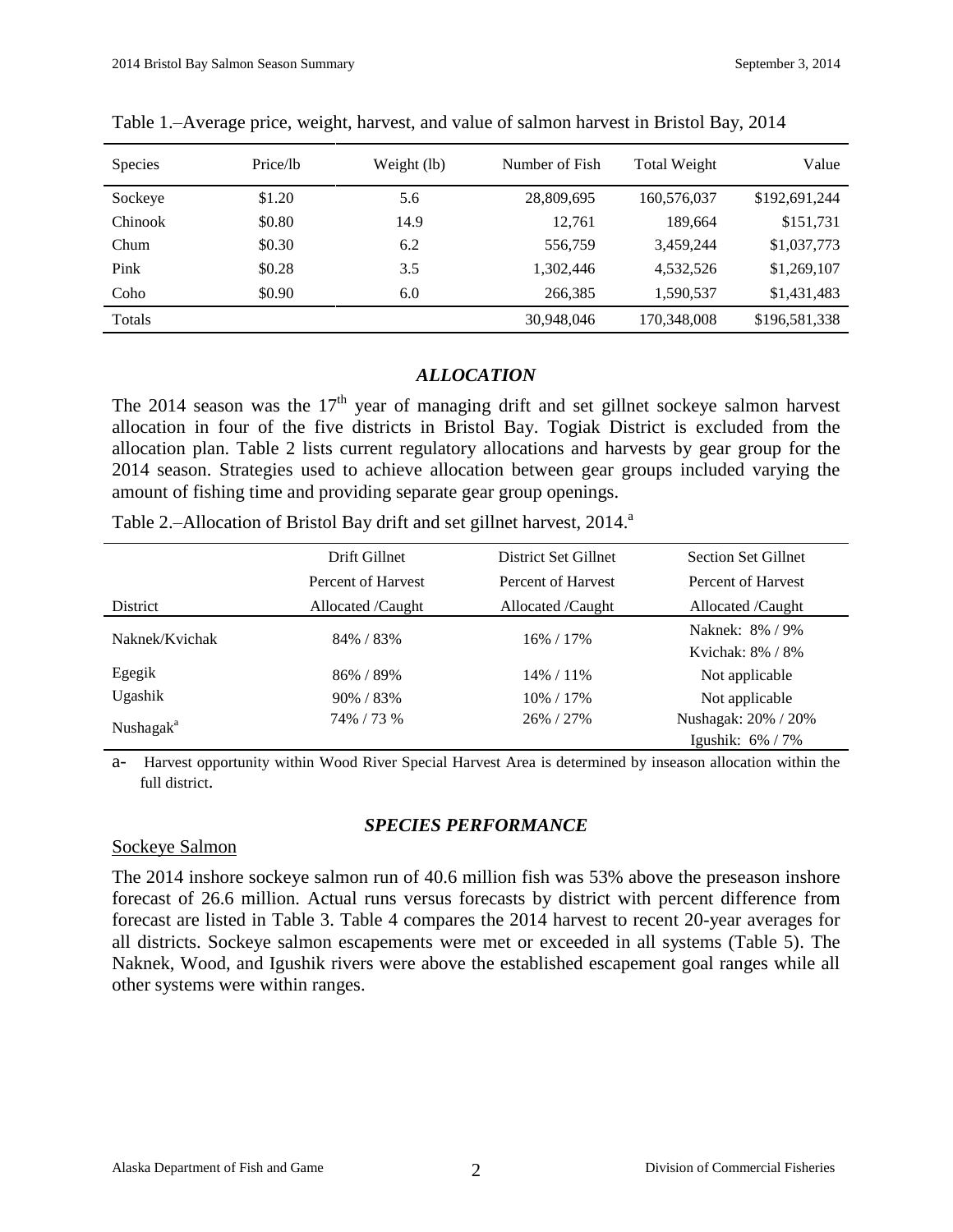| <b>District</b> | <b>Inshore Forecast</b> | Inshore Run | % Difference from Forecast |
|-----------------|-------------------------|-------------|----------------------------|
| Naknek/Kvichak  | 10,510,000              | 19,661,944  | 87% Above                  |
| Egegik          | 4,650,000               | 8,327,389   | 79% Above                  |
| Ugashik         | 1,810,000               | 2,112,525   | 17% Above                  |
| Nushagak        | 8,880,000               | 9,961,404   | 12% Above                  |
| Togiak          | 720,000                 | 577,656     | 20% Below                  |
| Totals          | 26,580,000              | 40,640,918  | 53% Above                  |

Table 3.–Difference of Bristol Bay sockeye salmon actual run versus forecast, 2014.

Table 4.–2014 preliminary commercial sockeye salmon harvests and 20-year averages by district.

| <b>District</b> | 1994–2013 Average Sockeye<br>Harvest | 2014 Sockeye Harvest |  |  |
|-----------------|--------------------------------------|----------------------|--|--|
| Naknek/Kvichak  | 7,876,000                            | 13,728,976           |  |  |
| Egegik          | 7,933,000                            | 6,944,923            |  |  |
| Nushagak        | 5,709,000                            | 6,237,707            |  |  |
| Ugashik         | 2,696,000                            | 1,472,367            |  |  |
| Togiak          | 543,000                              | 425.722              |  |  |
| Totals          | 24,765,000                           | 28,809,695           |  |  |

Table 5.–Bristol Bay sockeye salmon goals and escapement, 2014.

| River System         | Goal Range           | Escapement |
|----------------------|----------------------|------------|
| Kvichak River        | 2,000,000-10,000,000 | 4,458,540  |
| Naknek River         | 800,000-1,400,000    | 1,474,428  |
| Egegik River         | 800,000-1,400,000    | 1,382,466  |
| <b>Ugashik River</b> | 500,000-1,200,000    | 640,158    |
| Nushagak River       | 370,000–840,000      | 618,493    |
| Wood River           | 700,000-1,500,000    | 2,764,614  |
| Igushik River        | 150,000-300,000      | 340,590    |
| <b>Togiak River</b>  | 120,000-270,000      | 151,934    |
| Total                |                      | 11,831,223 |

The 2014 Bristol Bay sockeye salmon run was above forecast in all systems except Togiak. Total sockeye harvest and total inshore run were 61% and 53% above forecast respectively. Because of large escapements the Wood River Special Harvest Area (WRSHA) was opened at 12:00 noon on June 28 and was fished continuously until the end of the season. Both set and drift gillnets were permitted to fish the WRSHA, but harvest information is confidential because of a limited number of buyers.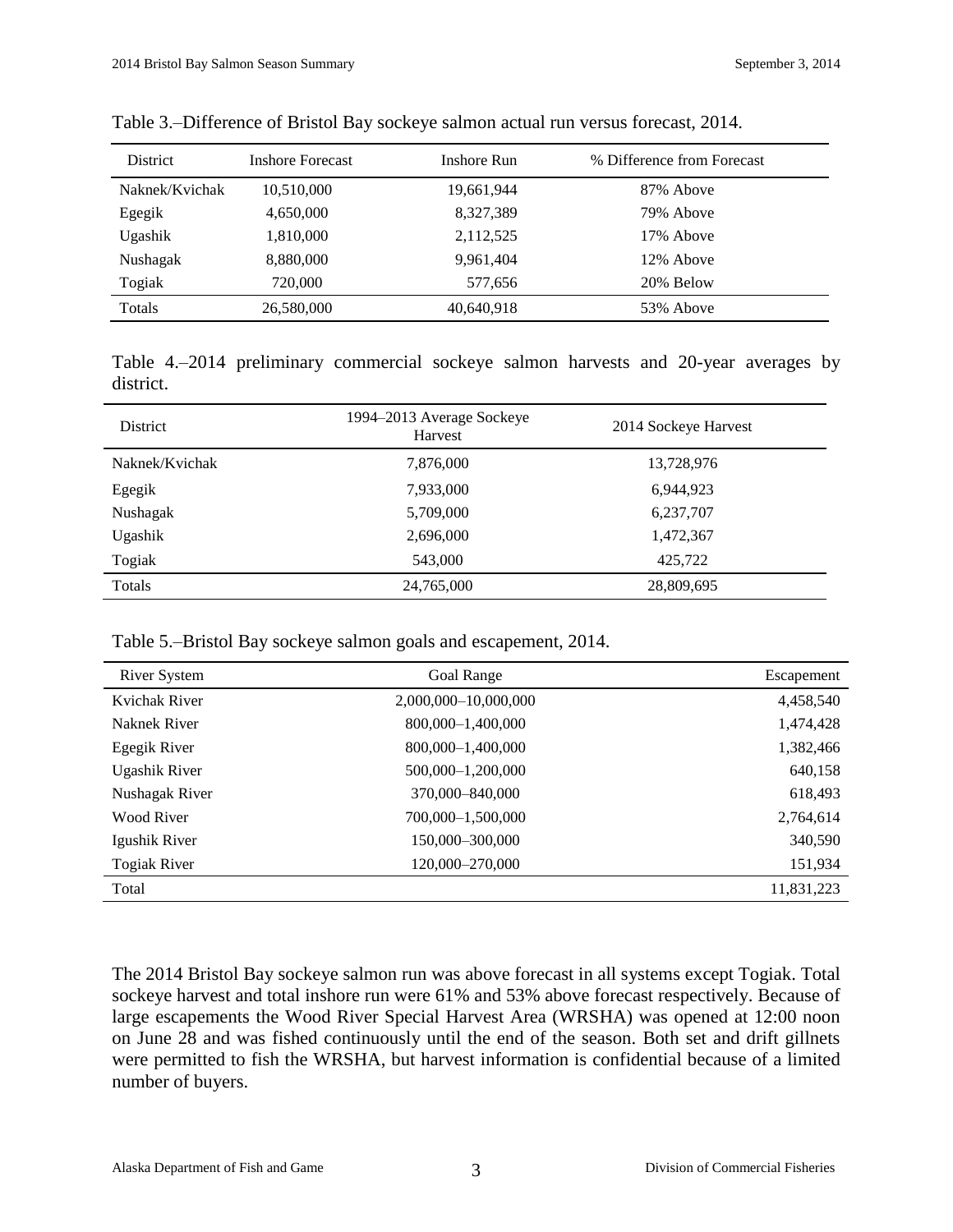## Chinook Salmon

Chinook salmon harvests in Bristol Bay were below average in every district. Four directed Chinook salmon fishing periods occurred in the Nushagak District between June 11 and June 19 with a harvest of 3,700 fish. Chinook salmon are also caught during directed sockeye periods in all commercial districts and approximately 13,000 fish were harvested, 79% below the 20 year average of 61,000 (Table 6). Chinook salmon escapement into the Nushagak River was 70,482 and within the escapement goal range of 55,000 to 120,000.

|                | 1994–2013 Average      |                             |
|----------------|------------------------|-----------------------------|
| District       | Chinook salmon Harvest | 2014 Chinook salmon Harvest |
| Naknek/Kvichak | 2,022                  | 381                         |
| Egegik         | 704                    | 34                          |
| Ugashik        | 1,081                  | 51                          |
| Nushagak       | 48,916                 | 10,819                      |
| Togiak         | 7,872                  | 1,476                       |
| Totals         | 60,594                 | 12,761                      |

Table 6.–Chinook salmon preliminary harvest data and 20-year averages by district.

# Chum Salmon

The 2014 preliminary Bristol Bay chum salmon harvest of 557,000 fish was 41% below the 20 year average of 945,000 fish (Table 7). All districts were below their 20 year average harvest. Nushagak District was the largest producer of chum salmon, where just over 348,000 fish were harvested.

Pink Salmon The harvest of 1.3 million pink salmon was the  $2<sup>nd</sup>$  largest harvest in the last 20 years and 443% above the 20-year average of 294,000 fish for even numbered years since 1994 (Table 7). The majority of those fish were from the Nushagak District with a harvest of 1.2 million pink salmon.

### Coho Salmon

The total coho salmon harvest was 266,000 fish, of which 241,000 were harvested in the Nushagak District (Table 7). This is the largest coho salmon harvest in the last 20 years and 341% above the 20-year average of 78,000 fish.